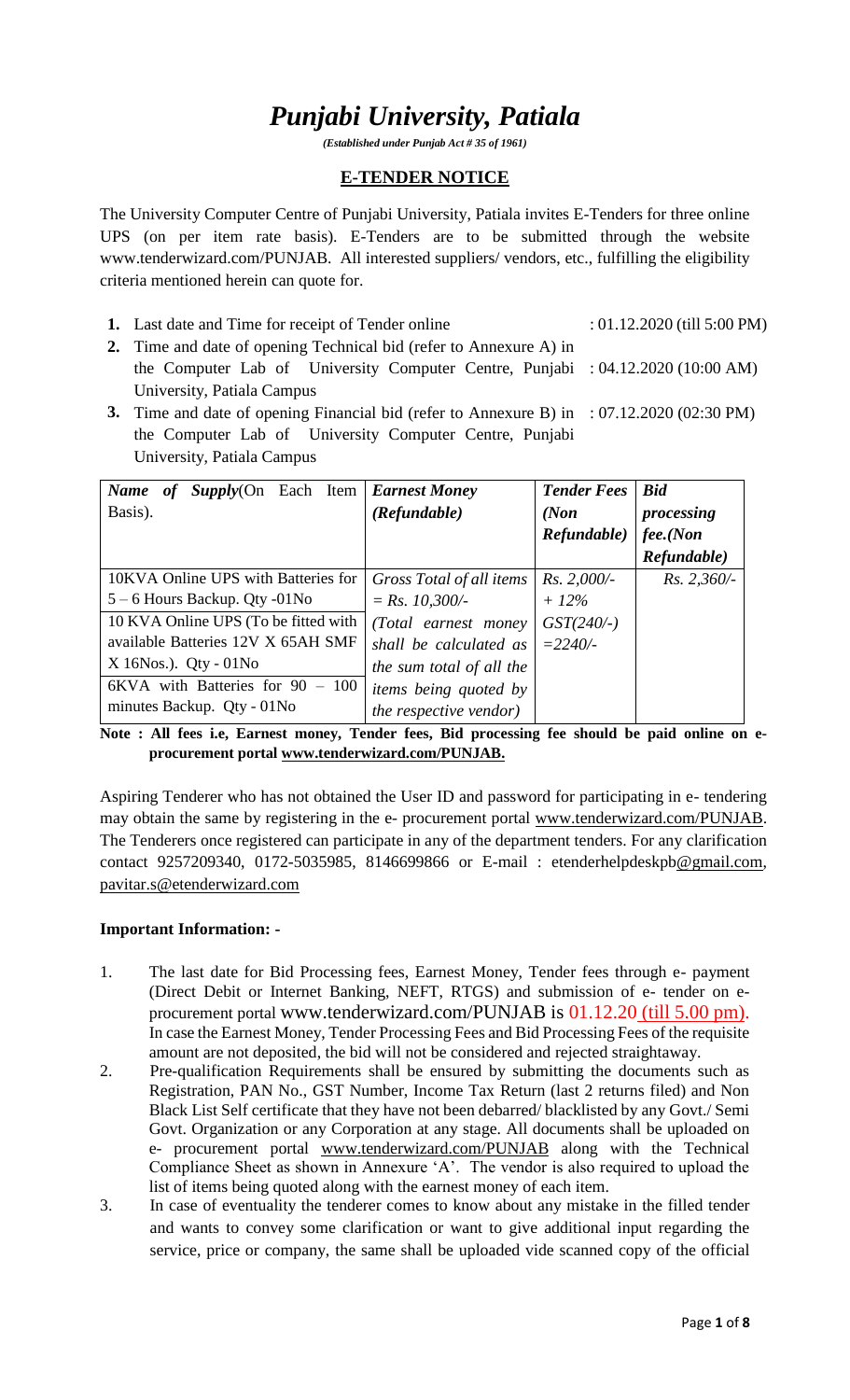letter pad of the company on e-procurement portal. The right to accept/ reject the same lies with the University.

4. Corrigendum/ Addendum/ Corrections, if any, will be published on the University Website. The parties are advised to regularly check the University website: [www.punjabiuniversity.ac.in.](http://www.punjabiuniversity.ac.in/)

### **Terms and conditions:**

- 1. Prices should be inclusive of all taxes and levies in INR on F.O.R. basis at Punjabi University Patiala.
- 2. Payment will be processed on successful installation.
- 3. Different orders can be placed to different vendors for different Items.
- 4. All items, OEM or third party, to be supplied shall be amply supported with onsite warranty. All RMA, shall be in name of Punjabi University, Patiala.
- 5. Vendor shall be responsible for onsite deployment.
- 6. All costs related to the installation of the equipment (including all necessary materials, labour, etc.) will be the responsibility of the vendor.
- 7. If there is holiday on the opening day of the tender, the tender may be opened on the next working day at the same time and at the same place.
- 8. The Purchase Committee reserves the right to reject the tender without assigning any reason before/ after opening of the tenders and the tenderers shall have no right or any claim what so ever for the same on this account.
- 9. The University reserves the right to increase/ decrease the quantity of items or may not purchase at all. The Suppliers/ Tenderers shall have no right or any claim what so ever for the same on this account.
- 10. The rate quoted by the Supplier/ Tenderer shall be inclusive of all the taxes i.e. GST or any other taxes levied by Central Govt. or State Government Authority or Local Bodies including their variations as notified by the Concerned Authority from time to time and of all the new taxes and levies that may be imposed. Firm will supply the material on quoted Rates which include F.O.R., Loading, Unloading, stacking and inclusive of all taxes. Nothing Extra shall be paid.
- 11. **Delivery Time: 30 Days (Maximum)**
- 12. Item wise earnest money has been depicted in the e-Tender Notice on the website www.punjabiuniversity.ac.in.
- 13. The Supplier/ Tenderer shall comply with the proper by- Laws and legal order of the local body or authority under the jurisdiction of which the supply is executed and pay all fees and charges for which Supplier/ Tenderer may be liable. Nothing extra shall be payable by the University on this account.
- 14. In case of failure of supply of material as per the minimal specification required and terms and condition as per the tender. The University reserves the right to reject the supply and can forfeit the earnest money deposited by the firm.
- 15. In case of any dispute, the decision of the Vice-chancellor, Punjabi University, Patiala shall be final and binding on both the parties. Dispute leading to litigation the jurisdiction will be Patiala (Punjab) only.
- **16.** ANY CORRIGENDUM RELATED TO THE ABOVE SAID PURCHASES WILL BE NOTIFIED ON THE UNIVERSITY WEBSITE. Please keep on referring to the website regularly for latest notifications. [http://tenders.punjabiuniversity.ac.in](http://tenders.punjabiuniversity.ac.in/)

### **Orders can be given to different Vendors for different Items on the basis of item-wise pricing offered by the respective vendor.**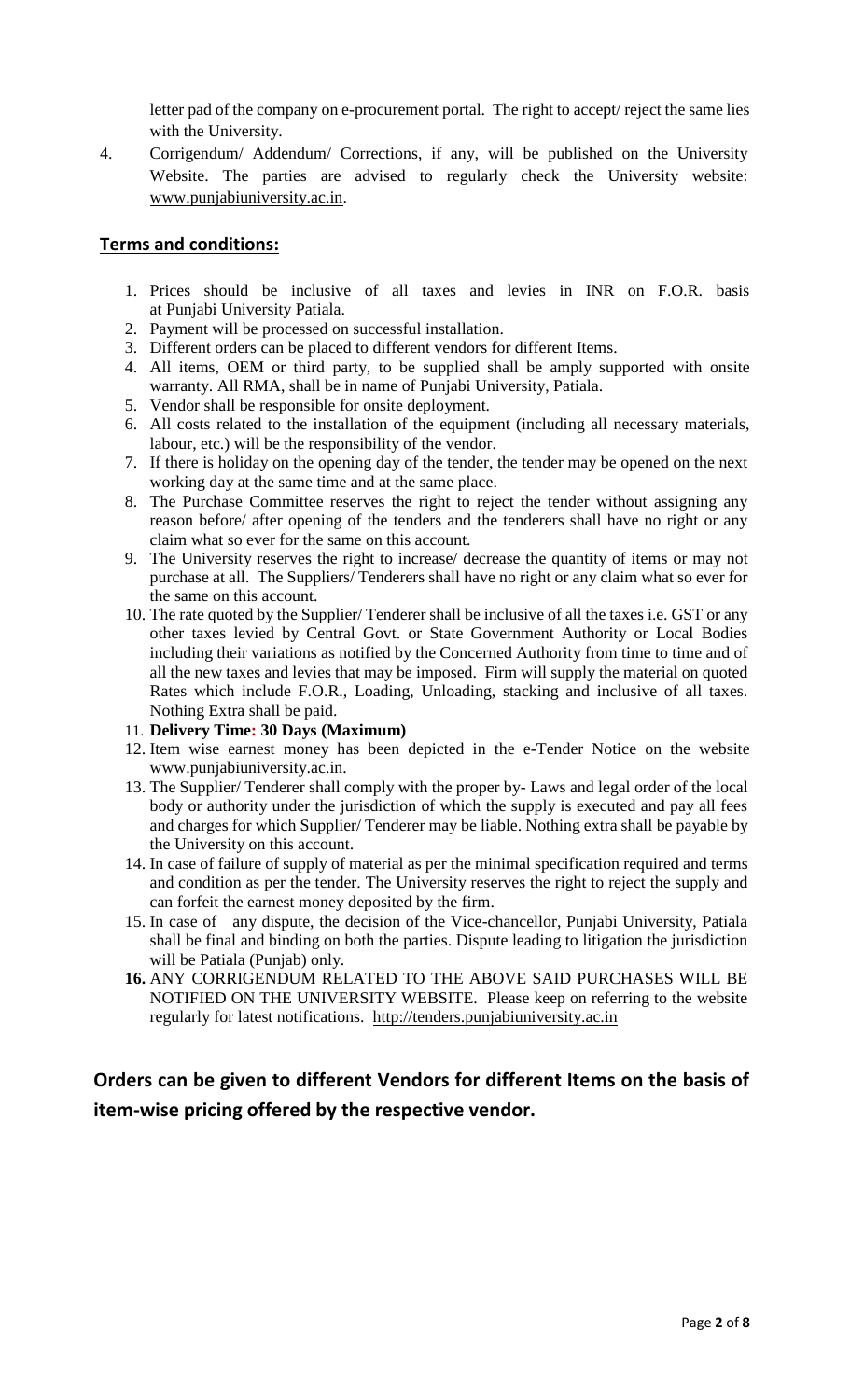| Sr. No. | Qty | Specifications                                                                                                                                                                                                                                                                                                                                                                                                                                                                                                                                                                                                                                                                                                                                                                                                                                                                                                                                                                                                                                                                                                                           | Earnest        |
|---------|-----|------------------------------------------------------------------------------------------------------------------------------------------------------------------------------------------------------------------------------------------------------------------------------------------------------------------------------------------------------------------------------------------------------------------------------------------------------------------------------------------------------------------------------------------------------------------------------------------------------------------------------------------------------------------------------------------------------------------------------------------------------------------------------------------------------------------------------------------------------------------------------------------------------------------------------------------------------------------------------------------------------------------------------------------------------------------------------------------------------------------------------------------|----------------|
|         |     |                                                                                                                                                                                                                                                                                                                                                                                                                                                                                                                                                                                                                                                                                                                                                                                                                                                                                                                                                                                                                                                                                                                                          | Money<br>(Rs.) |
| 1.      | 01  | 10KVA Online UPS with Batteries for 5 – 6 Hours Backup<br>On-Line Standalone UPS, Double conversion, Type IGBT with<br>built-in isolation transformer, Input Voltage Single Phase Input<br>230V Range - $-30\%$ to $+21\%$ , Input Frequency Range - 45 - 55<br>Hz Autosensing, Output Voltage Single Phase Output 230V +/-<br>5 % (both for load and supply variations) (Base Voltage<br>adjustable), Output Frequency Range - 50 Hz Frequency<br>Regulation +/-0.1% synchronized to battery, Output Wave Form<br>- Pure Sinusoidal, Transfer Time (with Full Load) -0 ms, Bypass<br>- Automatic (with auto-return function), Efficiency - Overall at<br>Full Load 92% Minimum, Power Factor - 0.8 Battery - SMF<br>Batteries with suitable Rack to house Batteries Preferred Battery<br>Make - Rocket/ Panasonic/ Exide/ Amron.<br>Back-up Time: For 10 KVA Load: 57600VAh minimum,<br>Warranty: 3 Years on UPS and 2 Years on Batteries.<br>Preferred Brand for UPS: APC / Emerson / Legrand-Numeric/<br>Techser/ Delta/ Schneider.<br>The scope of work includes complete commissioning of the<br>UPS, cabling, fittings, racks etc. | 5500/-         |
| 2.      | 01  | <b>10 KVA Online UPS</b><br>On-Line Standalone UPS, Double conversion, Type IGBT with<br>built-in isolation transformer, Input Voltage Single Phase Input<br>230V Range - $-30\%$ to $+21\%$ , Input Frequency Range - 45 - 55<br>Hz Autosensing, Output Voltage Single Phase Output 230V +/-<br>5 % (both for load and supply variations) (Base Voltage<br>adjustable), Output Frequency Range - 50 Hz Frequency<br>Regulation +/-0.1% synchronized to battery, Output Wave Form<br>- Pure Sinusoidal, Transfer Time (with Full Load) -0 ms, Bypass<br>- Automatic (with auto-return function), Efficiency - Overall at<br>Full Load 92% Minimum. 10 KVA UPS is to be installed with<br>available 16 Nos. X 12V X 65Ah batteries available in the<br>Computer Lab of the Centre. Input and output electric points<br>are ready for connection and fitting.<br>Warranty: 3 Years on UPS.<br>Preferred Brand for UPS: APC / Emerson / Legrand-Numeric/<br>Techser/ Delta/ Schneider.                                                                                                                                                      | 1800/-         |
| 3.      |     | 6KVA with Batteries for 90 - 100 minutes Backup<br>On-Line Standalone UPS, Double conversion, Type IGBT with<br>built-in isolation transformer, Input Voltage Single Phase Input<br>230V Range - - 30% to +21%, Input Frequency Range - 45 - 55<br>Hz Autosensing, Output Voltage Single Phase Output 230V +/-<br>5 % (both for load and supply variations) (Base Voltage<br>adjustable), Output Frequency Range - 50 Hz Frequency<br>Regulation +/-0.1% synchronized to battery, Output Wave Form<br>- Pure Sinusoidal, Transfer Time (with Full Load) -0 ms, Bypass<br>- Automatic (with auto-return function), Efficiency - Overall at<br>Full Load 92% Minimum, Power Factor - 0.8 Battery - SMF<br>Batteries with suitable Rack to house Batteries Preferred Battery<br>Make - Rocket/ Panasonic/ Exide/ Amron Back-up Time:                                                                                                                                                                                                                                                                                                        | 3000/-         |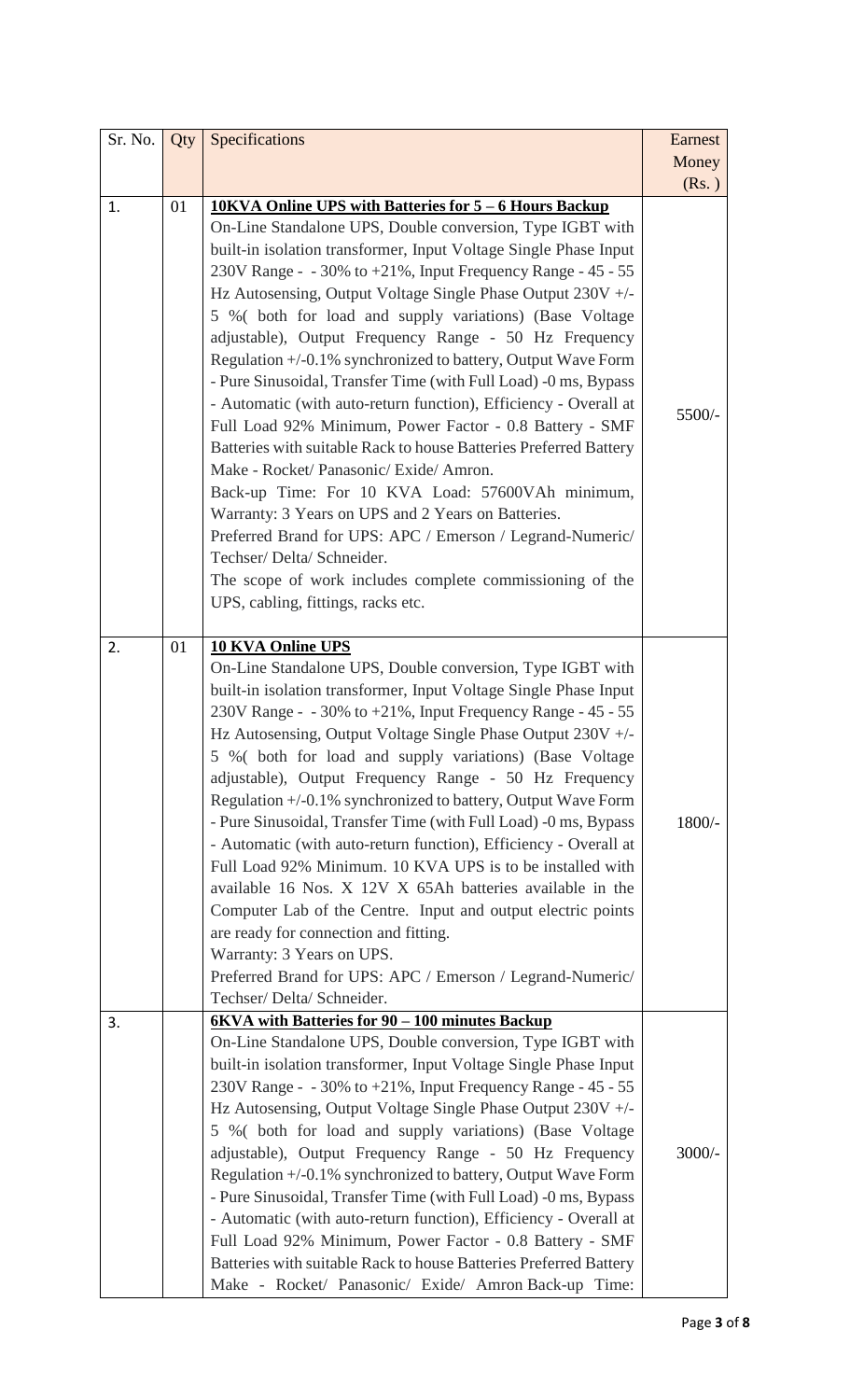| Minimum 90 minutes. The scope of work includes complete<br>commissioning of the UPS, cabling, fittings, racks etc.                                                                                                                            |  |
|-----------------------------------------------------------------------------------------------------------------------------------------------------------------------------------------------------------------------------------------------|--|
| Warranty: 3 Years on UPS and 2 Years on Batteries.<br>Preferred Brand for UPS: APC / Emerson / Legrand-Numeric/<br>Techser/Delta/Schneider.<br>The scope of work includes complete commissioning of the<br>UPS, cabling, fittings, racks etc. |  |

................. ..............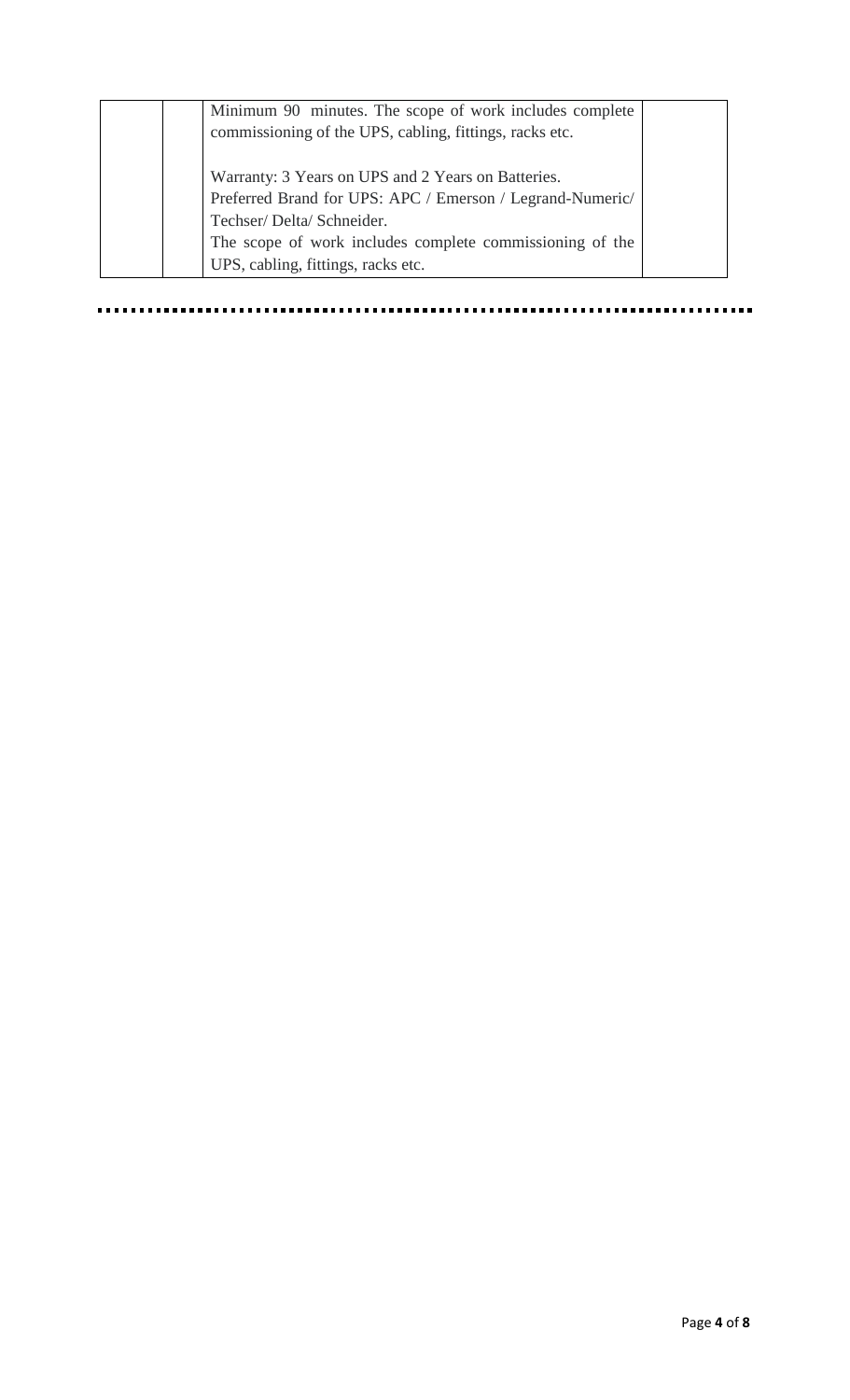# **ANNEXURE 'A'**

. . .

# **Technical Sheet**

| Sr. No. | Qty |                                                                                                                                                                                                                                                                                                                                                                                                                                                                                                                                                                                                                                                                                                                                                                                                                                                                                                                                                                                                                                                                                                                                                              | <b>Will Supply</b> | Make/                  |
|---------|-----|--------------------------------------------------------------------------------------------------------------------------------------------------------------------------------------------------------------------------------------------------------------------------------------------------------------------------------------------------------------------------------------------------------------------------------------------------------------------------------------------------------------------------------------------------------------------------------------------------------------------------------------------------------------------------------------------------------------------------------------------------------------------------------------------------------------------------------------------------------------------------------------------------------------------------------------------------------------------------------------------------------------------------------------------------------------------------------------------------------------------------------------------------------------|--------------------|------------------------|
|         |     | MINIMUM REQUISITE TECHNICAL                                                                                                                                                                                                                                                                                                                                                                                                                                                                                                                                                                                                                                                                                                                                                                                                                                                                                                                                                                                                                                                                                                                                  | the Item with      | Model of               |
|         |     | <b>SPECIFICATIONS</b>                                                                                                                                                                                                                                                                                                                                                                                                                                                                                                                                                                                                                                                                                                                                                                                                                                                                                                                                                                                                                                                                                                                                        | the requisite      | the Item               |
|         |     |                                                                                                                                                                                                                                                                                                                                                                                                                                                                                                                                                                                                                                                                                                                                                                                                                                                                                                                                                                                                                                                                                                                                                              | configuration      | <b>Being</b><br>Quoted |
| 1.      | 01  | 10KVA Online UPS with Batteries for 5 - 6 Hours<br><b>Backup</b><br>On-Line Standalone UPS, Double conversion, Type IGBT<br>with built-in isolation transformer, Input Voltage Single<br>Phase Input $230V$ Range - - $30\%$ to $+21\%$ , Input<br>Frequency Range - 45 - 55 Hz Autosensing, Output<br>Voltage Single Phase Output $230V + -5$ % (both for load<br>and supply variations) (Base Voltage adjustable), Output<br>Frequency Range - 50 Hz Frequency Regulation $+/-0.1\%$<br>synchronized to battery, Output Wave Form - Pure<br>Sinusoidal, Transfer Time (with Full Load) -0 ms, Bypass<br>- Automatic (with auto-return function), Efficiency -<br>Overall at Full Load 92% Minimum, Power Factor - 0.8<br>Battery - SMF Batteries with suitable Rack to house<br>Batteries Preferred Battery Make - Rocket/ Panasonic/<br>Exide/Amron.<br>Back-up Time: For 10 KVA Load: 57600VAh minimum,<br>Warranty: 3 Years on UPS and 2 Years on Batteries.<br>Preferred Brand for UPS: APC / Emerson / Legrand-<br>Numeric/Techser/Delta/Schneider.<br>The scope of work includes complete commissioning of<br>the UPS, cabling, fittings, racks etc. | (YES/NO)           |                        |
| 2.      | 01  | <b>10 KVA Online UPS</b><br>On-Line Standalone UPS, Double conversion, Type IGBT<br>with built-in isolation transformer, Input Voltage Single<br>Phase Input $230V$ Range - - $30\%$ to $+21\%$ , Input<br>Frequency Range - 45 - 55 Hz Autosensing, Output<br>Voltage Single Phase Output $230V + -5$ % (both for load<br>and supply variations) (Base Voltage adjustable), Output<br>Frequency Range - 50 Hz Frequency Regulation $+/-0.1\%$<br>synchronized to battery, Output Wave Form - Pure<br>Sinusoidal, Transfer Time (with Full Load) -0 ms, Bypass<br>- Automatic (with auto-return function), Efficiency -<br>Overall at Full Load 92% Minimum. 10 KVA UPS is to<br>be installed with available 16 Nos. X 12V X 65Ah<br>batteries available in the Computer Lab of the<br>Centre. Input and output electric points are ready for<br>connection and fitting.<br>Warranty: 3 Years on UPS.<br>Preferred Brand for UPS: APC / Emerson / Legrand-<br>Numeric/Techser/Delta/Schneider.                                                                                                                                                               | (YES/NO)           |                        |
| 3.      | 01  | 6KVA with Batteries for 90 - 100 minutes Backup                                                                                                                                                                                                                                                                                                                                                                                                                                                                                                                                                                                                                                                                                                                                                                                                                                                                                                                                                                                                                                                                                                              | (YES/NO)           |                        |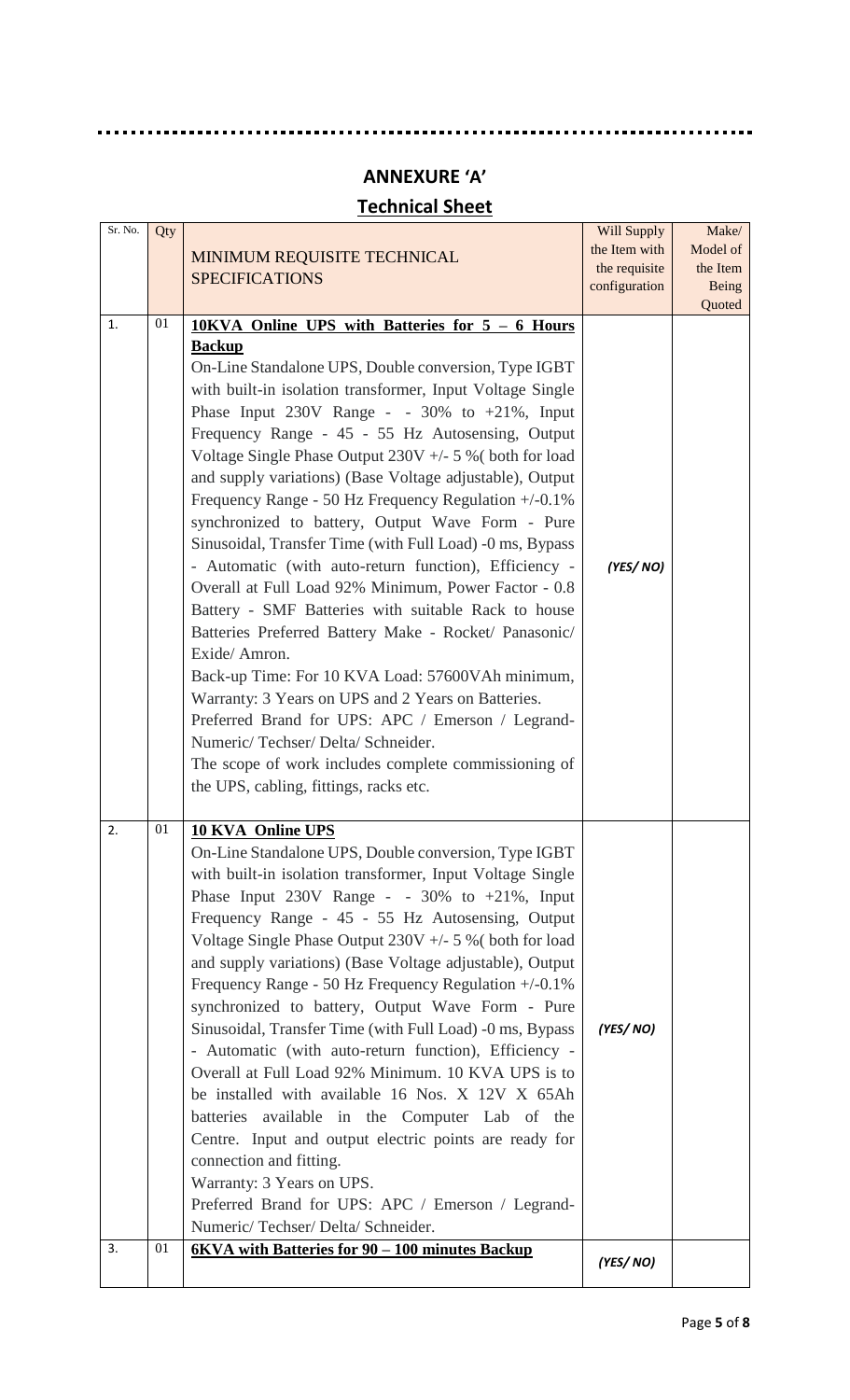| On-Line Standalone UPS, Double conversion, Type IGBT      |  |
|-----------------------------------------------------------|--|
| with built-in isolation transformer, Input Voltage Single |  |
| Phase Input $230V$ Range - - $30\%$ to $+21\%$ , Input    |  |
| Frequency Range - 45 - 55 Hz Autosensing, Output          |  |
| Voltage Single Phase Output $230V + -5$ % (both for load  |  |
| and supply variations) (Base Voltage adjustable), Output  |  |
| Frequency Range - 50 Hz Frequency Regulation $+/-0.1\%$   |  |
| synchronized to battery, Output Wave Form - Pure          |  |
| Sinusoidal, Transfer Time (with Full Load) -0 ms, Bypass  |  |
| - Automatic (with auto-return function), Efficiency -     |  |
| Overall at Full Load 92% Minimum, Power Factor - 0.8      |  |
| Battery - SMF Batteries with suitable Rack to house       |  |
| Batteries Preferred Battery Make - Rocket/ Panasonic/     |  |
| Exide/Amron Back-up Time: Minimum 90 minutes. The         |  |
| scope of work includes complete commissioning of the      |  |
| UPS, cabling, fittings, racks etc.                        |  |
|                                                           |  |
| Warranty: 3 Years on UPS and 2 Years on Batteries.        |  |
| Preferred Brand for UPS: APC / Emerson / Legrand-         |  |
| Numeric/Techser/Delta/Schneider.                          |  |
| The scope of work includes complete commissioning of      |  |
| the UPS, cabling, fittings, racks etc.                    |  |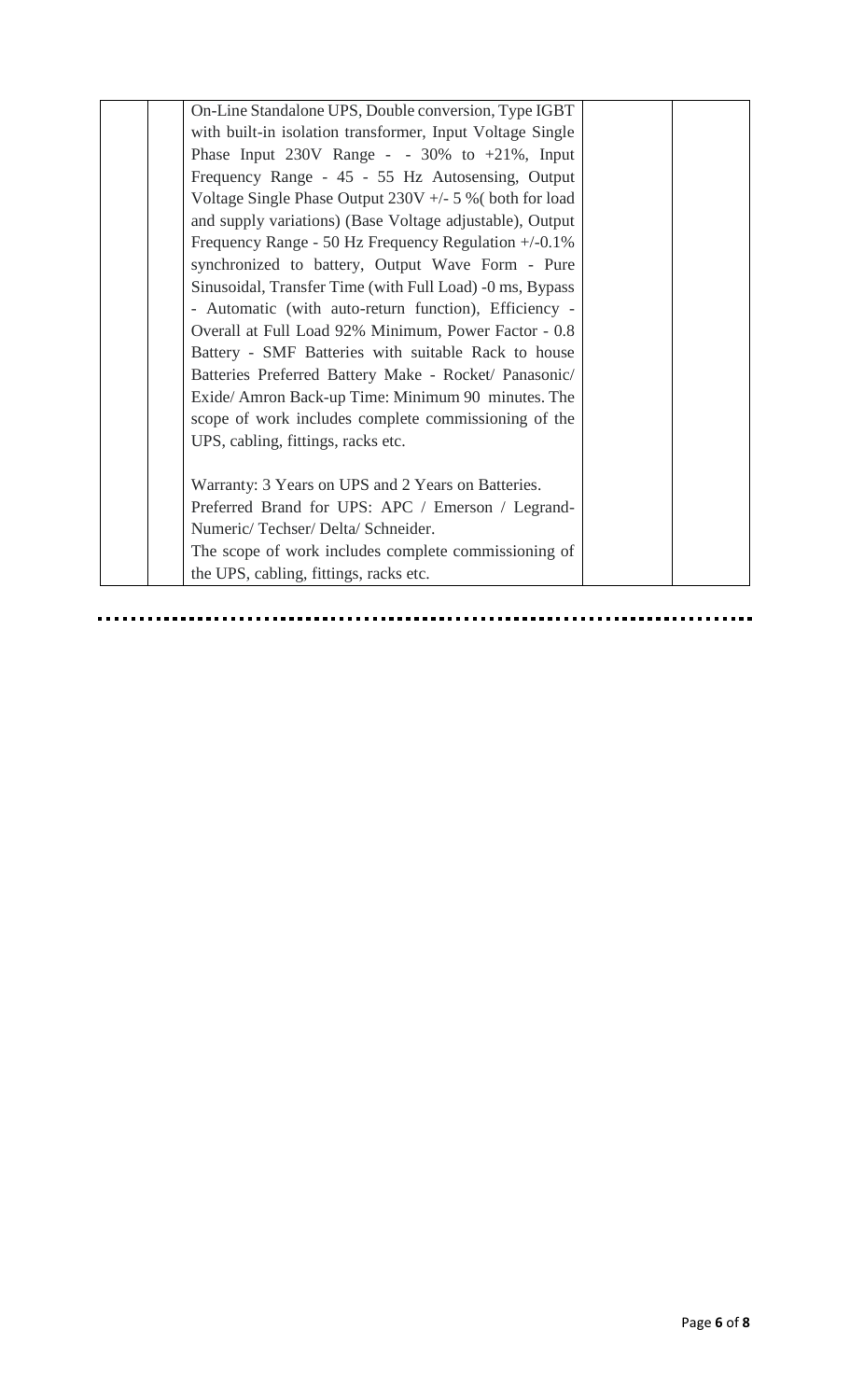## **ANNEXURE 'B' Financial bid**

| Sr. No. | Qty |                                                                                                                               | <b>TOTAL</b> |
|---------|-----|-------------------------------------------------------------------------------------------------------------------------------|--------------|
|         |     | <b>FINANCIAL BID</b>                                                                                                          | PRICE IN     |
|         |     |                                                                                                                               | Rs.          |
| 1.      | 01  | 10KVA Online UPS with Batteries for 5 – 6 Hours Backup                                                                        |              |
|         |     | On-Line Standalone UPS, Double conversion, Type IGBT with                                                                     |              |
|         |     | built-in isolation transformer, Input Voltage Single Phase Input                                                              |              |
|         |     | 230V Range - - 30% to +21%, Input Frequency Range - 45 - 55                                                                   |              |
|         |     | Hz Autosensing, Output Voltage Single Phase Output 230V +/-                                                                   |              |
|         |     | 5 % (both for load and supply variations) (Base Voltage                                                                       |              |
|         |     | adjustable), Output Frequency Range - 50 Hz Frequency                                                                         |              |
|         |     | Regulation +/-0.1% synchronized to battery, Output Wave Form                                                                  |              |
|         |     | - Pure Sinusoidal, Transfer Time (with Full Load) -0 ms, Bypass                                                               |              |
|         |     | - Automatic (with auto-return function), Efficiency - Overall at                                                              |              |
|         |     | Full Load 92% Minimum, Power Factor - 0.8 Battery - SMF                                                                       |              |
|         |     | Batteries with suitable Rack to house Batteries Preferred Battery                                                             |              |
|         |     | Make - Rocket/ Panasonic/ Exide/ Amron.                                                                                       |              |
|         |     | Back-up Time: For 10 KVA Load: 57600VAh minimum,                                                                              |              |
|         |     | Warranty: 3 Years on UPS and 2 Years on Batteries.                                                                            |              |
|         |     | Preferred Brand for UPS: APC / Emerson / Legrand-Numeric/                                                                     |              |
|         |     | Techser/Delta/Schneider.                                                                                                      |              |
|         |     | The scope of work includes complete commissioning of the UPS,                                                                 |              |
|         | 01  | cabling, fittings, racks etc.                                                                                                 |              |
| 2.      |     | <b>10 KVA Online UPS</b>                                                                                                      |              |
|         |     | On-Line Standalone UPS, Double conversion, Type IGBT with<br>built-in isolation transformer, Input Voltage Single Phase Input |              |
|         |     | 230V Range - - 30% to +21%, Input Frequency Range - 45 - 55                                                                   |              |
|         |     | Hz Autosensing, Output Voltage Single Phase Output 230V +/-                                                                   |              |
|         |     | 5 %( both for load and supply variations) (Base Voltage                                                                       |              |
|         |     | adjustable), Output Frequency Range - 50 Hz Frequency                                                                         |              |
|         |     | Regulation +/-0.1% synchronized to battery, Output Wave Form                                                                  |              |
|         |     | - Pure Sinusoidal, Transfer Time (with Full Load) -0 ms, Bypass                                                               |              |
|         |     | - Automatic (with auto-return function), Efficiency - Overall at                                                              |              |
|         |     | Full Load 92% Minimum. 10 KVA UPS is to be installed with                                                                     |              |
|         |     | available 16 Nos. X 12V X 65Ah batteries available in the                                                                     |              |
|         |     | Computer Lab of the Centre. Input and output electric points are                                                              |              |
|         |     | ready for connection and fitting.                                                                                             |              |
|         |     | Warranty: 3 Years on UPS.                                                                                                     |              |
|         |     | Preferred Brand for UPS: APC / Emerson / Legrand-Numeric/                                                                     |              |
|         |     | Techser/ Delta/ Schneider.                                                                                                    |              |
| 3.      | 01  | 6KVA with Batteries for 90 – 100 minutes Backup                                                                               |              |
|         |     | On-Line Standalone UPS, Double conversion, Type IGBT with                                                                     |              |
|         |     | built-in isolation transformer, Input Voltage Single Phase Input                                                              |              |
|         |     | 230V Range - $-30\%$ to $+21\%$ , Input Frequency Range - 45 - 55                                                             |              |
|         |     | Hz Autosensing, Output Voltage Single Phase Output 230V +/-                                                                   |              |
|         |     | 5 % (both for load and supply variations) (Base Voltage                                                                       |              |
|         |     | adjustable), Output Frequency Range - 50 Hz Frequency                                                                         |              |
|         |     | Regulation +/-0.1% synchronized to battery, Output Wave Form                                                                  |              |
|         |     | - Pure Sinusoidal, Transfer Time (with Full Load) -0 ms, Bypass                                                               |              |
|         |     | - Automatic (with auto-return function), Efficiency - Overall at                                                              |              |
|         |     | Full Load 92% Minimum, Power Factor - 0.8 Battery - SMF                                                                       |              |